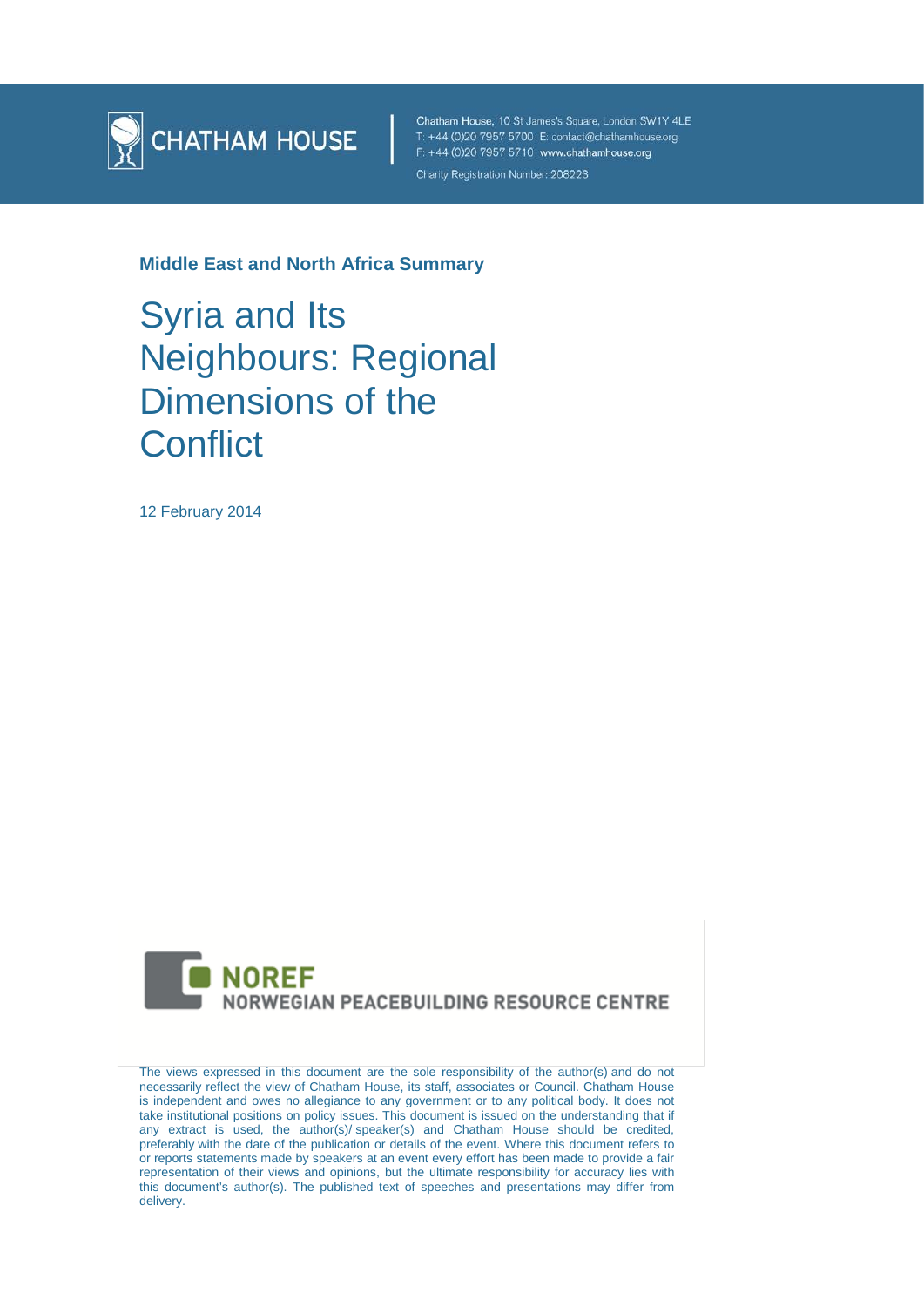# **INTRODUCTION**

This paper is a summary of discussions at a closed-door expert workshop convened by Chatham House in partnership with the Norwegian Peacebuilding Resource Centre (NOREF) on 12 February 2014. The workshop brought together a number of analysts and policy-makers from Syria, its neighbours and the United Kingdom and Europe to discuss the regional dynamics of the conflict, focusing on the specific impact on each neighbouring country, the political, military and humanitarian situation in Syria, and the broader international and regional diplomatic context.

Some of the main findings of the meeting include the following:

- Syria's conflict has the potential to be particularly damaging across the region because it is exacerbating existing political and sectarian cleavages in neighbouring countries. Finding ways to mitigate damage to Syria's neighbours must be a priority for regional and international policy-makers.
- On current trajectory, the balance of military power in Syria is likely to continue tipping towards Bashar al-Assad's regime. Furthermore, with continued material support from Russia and Iran, the regime is in a relatively good financial position.
- The Geneva diplomatic process in its current form is unlikely to achieve an end to the conflict. However, presidential elections in May and the deadline for dismantling Syria's chemical weapons stocks in June may be opportunities for the international community to take a different diplomatic tack or send a strong signal to the regime.
- There has been little change in the position of any external actors engaged in Syria, and strong disagreements between the regime's external allies and supporters of the opposition continue to act as an obstacle to resolving the conflict. There is space for a regional coordination body that could mediate between Saudi Arabia and Iran.
- Lebanon is hosting the greatest number of Syria's 2.5 million refugees. While it is not on a direct trajectory to civil war, its political system is under strain and certain 'wildcard' events could trigger a more serious conflict.
- Syrian refugees and the diaspora should be seen as a resource for Syria, and addressing refugees' needs for education and livelihoods is a priority given the trajectory of the conflict. But there are political and economic obstacles to addressing refugees' and host countries' long-term needs.

The meeting was held under the Chatham House Rule and the views expressed are those of the participants. The following summary is intended to serve as an *aide-mémoire* to those who took part and to provide a general summary of discussions for those who did not.

## **The Chatham House Rule**

'When a meeting, or part thereof, is held under the Chatham House Rule, participants are free to use the information received, but neither the identity nor the affiliation of the speaker(s), nor that of any other participant, may be revealed.'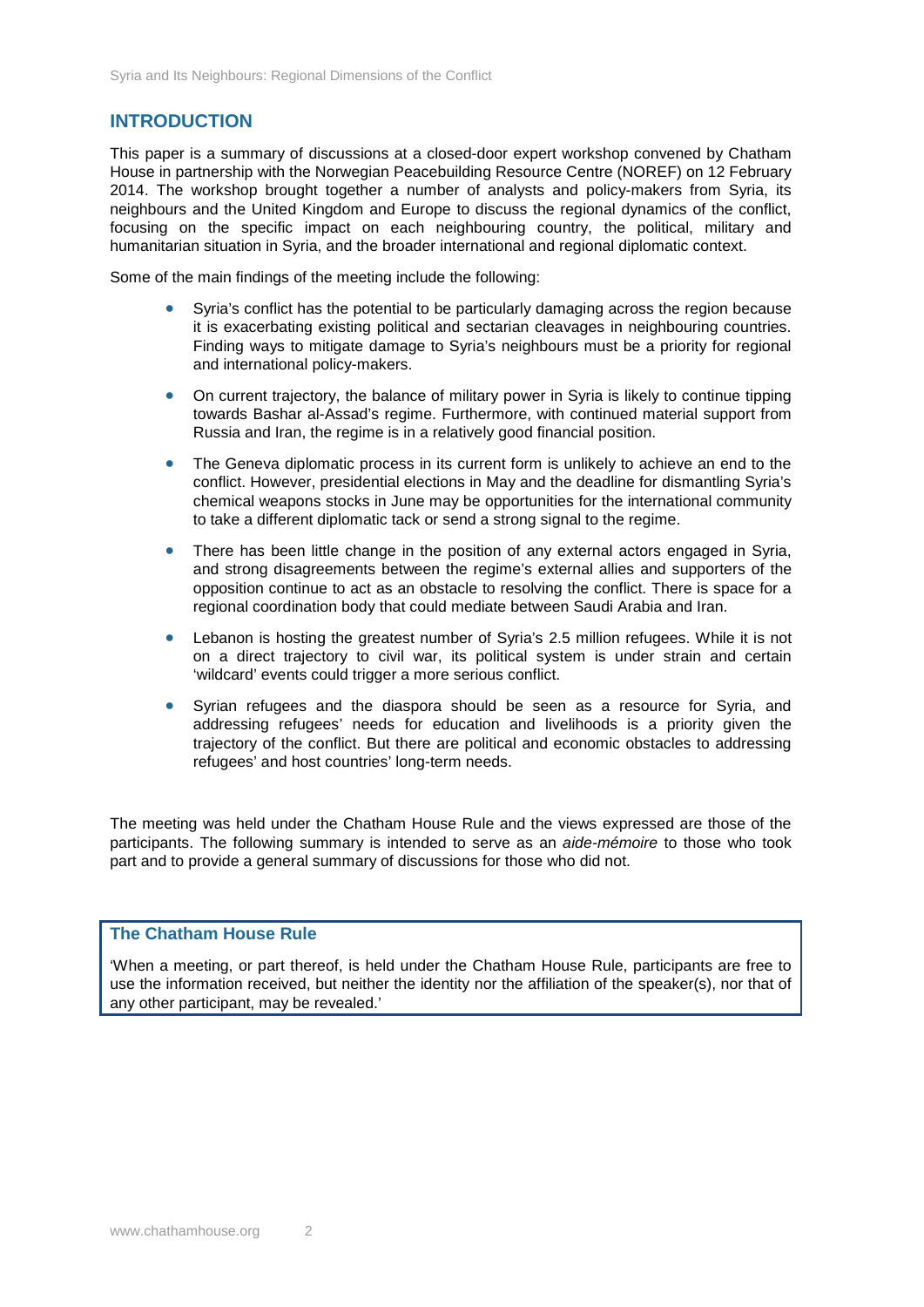# **SESSION 1: A REGIONAL WAR?**

During the first session of the workshop, participants discussed the impact of the Syrian conflict on neighbouring countries. It was noted that while there has been wide discussion of the socioeconomic impacts of Syrian refugees, in particular in Lebanon and Jordan, many of the regional dynamics of the conflict remain poorly understood.

The session began with an overview of the regional geopolitical context. The Syrian conflict has come during an era of changing regional order, argued one participant, with the end of the 'pax americana' and the United States' decision not to intervene after the August 2012 chemical weapons attack has confirmed this retreat. A cold war between Iran and Saudi Arabia has also emerged, but it was said that it would be a mistake to see the context as bipolar – rather it is multipolar, with other actors such as Turkey and Qatar having regional ambitions. Furthermore, several participants noted the increasing importance of sectarian identity regionally, which has become one of the primary forms of political mobilization.

In considering the 'overspill' of the Syrian conflict on neighbouring countries, several participants emphasized that Syria is not exporting violence, but rather the conflict is exacerbating existing political and sectarian cleavages in the region.

#### **Lebanon**

Participants discussed whether Lebanon is on the path to civil war. While it was agreed that most factions and groups in Lebanon do not want to see their conflicts played out inside the country itself, there are nevertheless huge strains being put on Lebanon politically, economically and socially. The absence of a government for the last 10 months [a new government was agreed on 15 February 2014 after this meeting was convened] and the parliament's length of tenure mean that the Lebanese state's legitimacy is being eroded during a sensitive time. The security services are bearing the brunt of the consequences of political failures, and there is a risk of strain over time.

One participant argued that there are a number of wildcards that could see Lebanon's political factions lose control of the security situation. For example, a car bomb that kills 200 Shi'a worshippers at Friday prayers could see Hizbullah unable to prevent its supporters from retaliating. It was noted that the Lebanese Shi'a increasingly fear an existential threat. Another potential flashpoint is Arsal, the Sunni area of Lebanon by the Syrian border which is located in the mainly Shi'a and Hizbullah-supporting north of the Beqaa Valley. Arsal is hosting a large number of Syrian refugees and rebel fighters also frequently cross the border into the town, which has led to attacks on it by the Syrian army. Until now Hizbullah have left the Lebanese security forces to handle this sensitive area, but this could change if a greater threat is perceived.

#### **Jordan**

Participants agreed that Jordan does not face similar threats to its political stability, despite the social and economic strain it is experiencing due to the refugees it is hosting. It was noted that Jordan had successfully used a 'soft security' approach to manage its street protests and the reform movement has been contained. The example of Syria has also contributed to softening the protest movement, causing fear of instability. Nevertheless there is political polarization around the issue of Syria, with the East Bank Jordanians who form the regime's base and dominate the government bureaucracy unwilling to be too heavily involved in Syria despite pressure from its Gulf allies.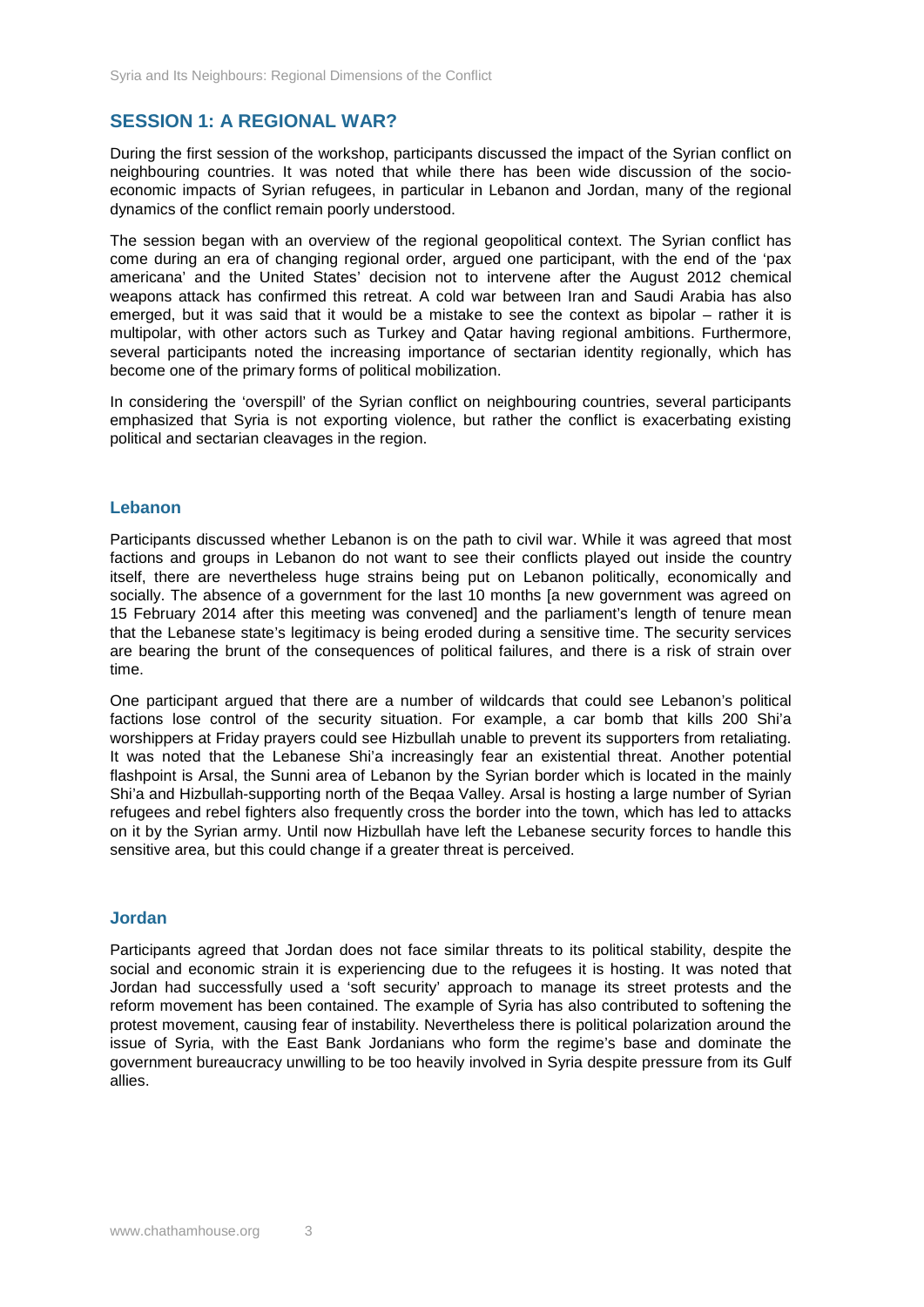#### **Israel**

A participant outlined Israel's position and its concerns regarding the conflict. The participant's view was that Israel is not taking sides in the conflict, but sees opportunities – including the possibility of weakening Iran and Hizbullah, and of enhancing quiet cooperation with Saudi Arabia and the Gulf countries. Its primary concerns are preventing strategic weapons falling into the hands of Hizbullah or Islamist extremists, and the threat of Islamist extremist groups proliferating along its border (in Gaza, Sinai and the Golan).

### **Turkey**

Another participant described the four main areas in which Turkey is seeing the impact of the Syrian conflict. First, existing Sunni-Alawite tensions are being exacerbated by the presence of Syrian refugees and the May 2013 bombings in the border town of Reyhanli, which killed a number of Alawites. Second, Turkey has had some direct military involvement in Syria, retaliating to crossborder shelling and recently bombing an Islamic State of Iraq and the Levant (ISIS) unit. Turkey is also cracking down increasingly on Al-Qaeda affiliated groups in Turkey, prompting fears of retaliation. Third, strains on infrastructure and the economy are being experienced due to the number of Syrian refugees. Finally, there is domestic political polarization resulting from the government's strong support for the opposition.

#### **Iraq**

On Iraq, participants highlighted that Iraq was moving from being seen as an 'exporter' of terrorism to a country suffering overspill from Syria. It was stated that Iraq is not able to protect its borders from terrorists coming in from Syria.

Several participants emphasized the importance of action being taken to limit the potentially catastrophic consequences that the Syrian conflict could have across the region. However it was also argued that the conflict is already a regional war, in particular due to Hizbullah's involvement.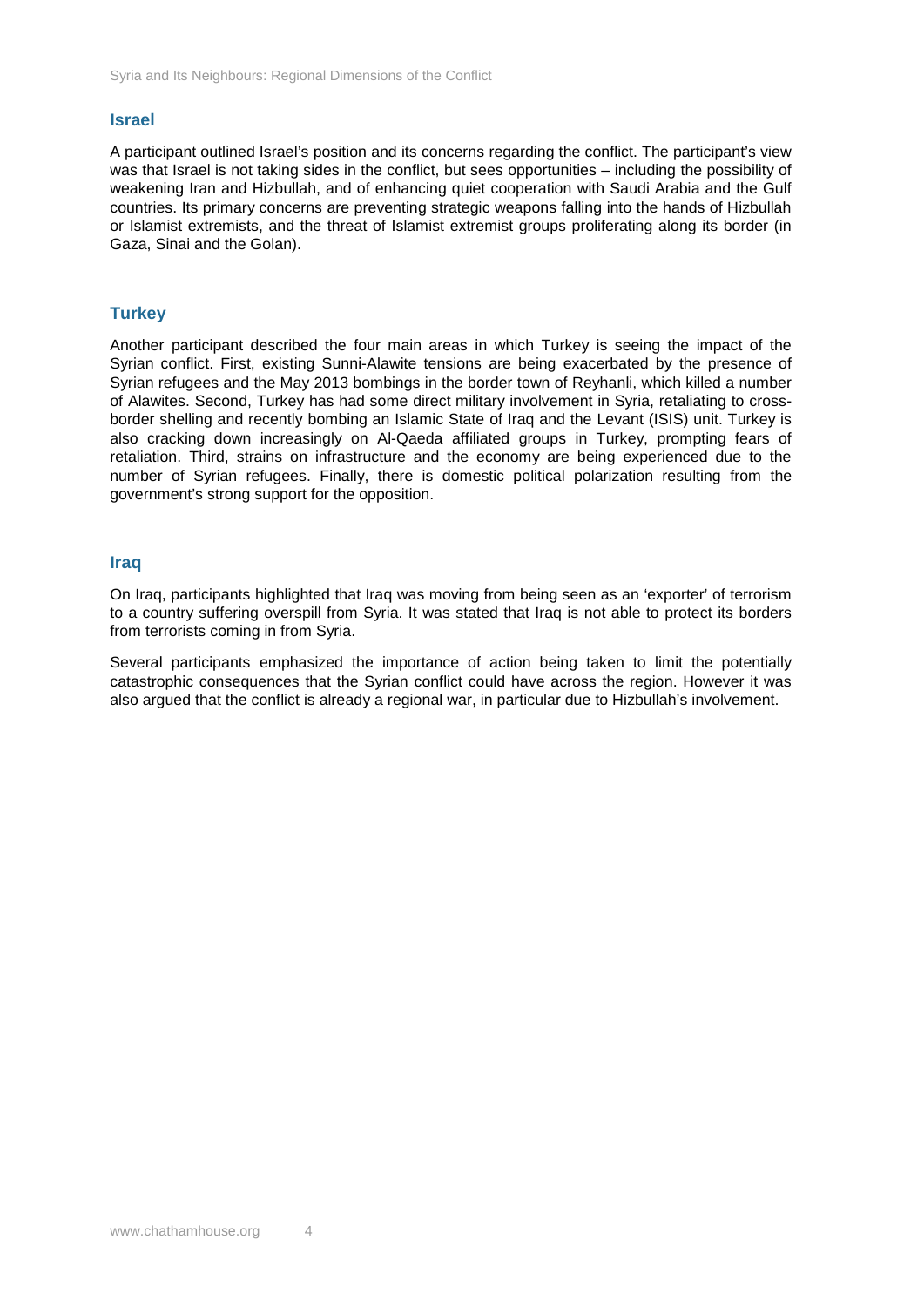# **SESSION 2: PARADIGMS AND APPROACHES**

During the second session, participants discussed the trajectory of the conflict and international diplomatic efforts to end it.

## **Trajectory of the conflict**

It was stated that there has been a recent trend towards consolidation of military groups, especially Islamic ones. This means the armed rebellion has become more narrowly concentrated on the rural constituency. On the military front, while some participants argued that the regime would consolidate its forces to keep certain areas, other participants saw that hardliners in the regime would not be willing to give up on any territory, pointing to the fact that Raqqa is under ISIS control but the regime continues to pay salaries.

Meanwhile, the Syrian lira has stabilized, both due to ongoing Russian and Iranian support and also to a greater supply of hard currency from Saudi Arabia and Qatar to the rebels. Lines of credit from Iran totalling \$7 billion were agreed in 2013, of which \$3 billion was specifically allocated for oil supplies. Additionally, natural gas production has in fact increased since 2009 (which reflects its use for electricity production, benefiting both regime and rebel-held areas). One participant stated that he had heard multiple reports from Syrians in Turkey that ISIS and the Nusra Front are selling oil to the regime. There has also been a softening of EU sanctions, with balance from accounts of the Commercial Bank of Syria located in the EU now permitted to be used for the purchase of certain humanitarian goods. Furthermore, because of the number of Syrians who have left and international humanitarian action in the country, the regime has fewer basic commodities to finance. Participants agreed that the regime's financial position is thus relatively good.

#### **External actors**

It was also agreed that there had been very little change in the positions of external actors involved in the conflict. It was stated that the Saudis have increased their military backing to the rebels since July 2013, however there continues to be an imbalance with Russia and Iran more heavily committed to backing the regime than the Friends of Syria are to supporting the rebels. Furthermore sanctions against Iran have not appeared to affect significantly the level of material support it can provide. It was argued that the Friends of Syria, except Saudi Arabia and Qatar, have mostly not delivered on their promises to the opposition, and that the Friends are not willing to invest any further political capital. Syria remains low on their list of priorities.

There was disagreement on the priorities for Iran and Russia in Syria. Some participants argued that both countries prioritise maintaining state institutions in Syria, and until now calculate that this is not possible without Assad. It was noted that in Russia's view the maintenance of a stable state system is essential to the world order. However, another participant argued that Iran was less concerned with institutions and more concerned with its relationship with the Alawites and with Hizbullah, while Russia prioritized domestic terrorism and the position of Christians in Syria.

One participant also emphasized that Iran has become more influential than Russia in Syria, while certain elements of the Iranian security services think that Assad cannot survive in the long term. Additionally, Hizbullah, which has the most foreign fighters in Syria (an estimate of 30,000 Iranian and Hizbullah fighters was cited), has also realised that it cannot restore the status quo ante.

#### **Geneva**

Participants discussed the prospects of the Geneva negotiations, and agreed this particular diplomatic mechanism was unlikely to achieve a solution to the conflict. One participant raised concerns that discussing local ceasefires would become a substitute for negotiating political transition, while another countered that such discussions were important as confidence-building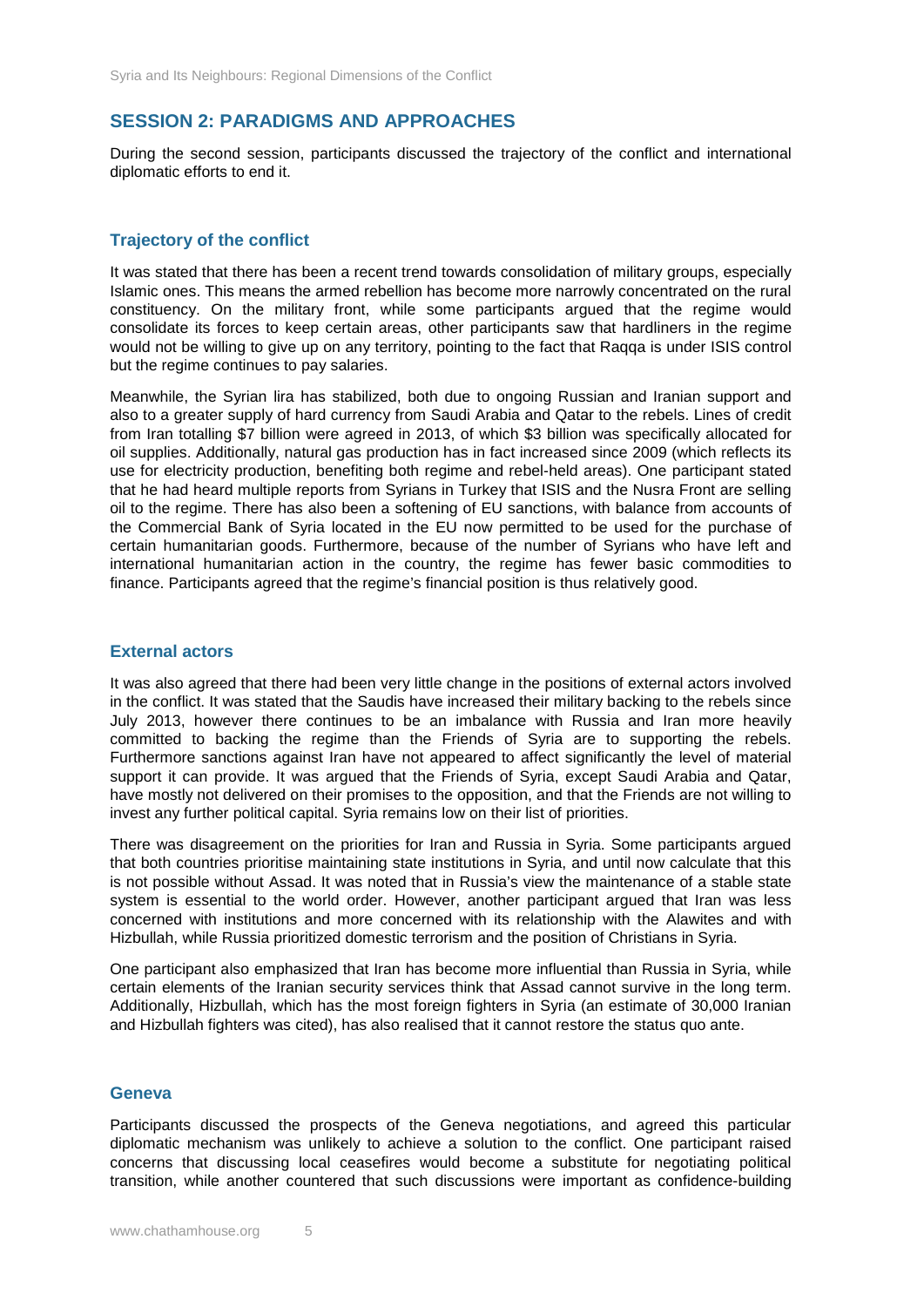measures. One participant considered that the main risk to the negotiations was whether the opposition would agree to remain, and pointed out the disconnect between the National Coalition and the fighters on the ground and the risk that armed groups may become quickly frustrated with slow progress at the negotiations. Several participants criticized Iran's absence from the negotiating table viewing them as crucial to achieving any progress. However it was also said that Iran was engaged through back channels, and this was the most appropriate way of engaging them for now, while another participant argued that including Iran in the negotiations was tantamount to rewarding them for the harmful role they have played in Syria.

The view was expressed that should the Geneva process entirely fail it would be time consuming to establish another process, though it was also pointed out that diplomatic processes tend not to be declared 'dead' and parallel processes may be established alongside. No optimistic outcomes were projected for the negotiations, with one participant pointing out that the weakness of the Friends of Syria means that any agreement reached would be much more influenced by Russia and Iran and not result in an actual end to the conflict – for example an agreement to hold a 'national dialogue' in Syria.

#### **Scenarios and future developments**

It was highlighted that many conflict experts predict estimate that the Syrian war will last 8–15 years, though the intensity of fighting will not be sustained at current levels. The literature on civil wars also suggests that there are three main structural barriers to resolving the conflict: a fragmented opposition; too many veto players and spoilers; and disagreeing external actors. However, there could be a sudden shift which affects these structural barriers, either in a positive or negative direction.

The scheduled presidential elections in May were seen as an important potential turning point. One participant argued that this will be a moment of opportunity to strike a deal with Assad, for example for him to stay as president with reduced powers for two years until further elections can be held under international auspices. However others disagreed, pointing out that if the Geneva process was to be taken seriously there should be no elections, and that a 'mafia' regime such as Assad's would not agree to reduced powers.

June 2014, the deadline for destroying Syria's chemical weapons stock, will also be a potential turning point, and it was said that should Syria fail to meet the deadline it would be an opportunity for the international community to send a strong signal to the regime through a military strike. However participants agreed that there is no political appetite in the West for military intervention, and that Western governments prefer to focus on humanitarian relief. Nevertheless it was pointed out that humanitarian relief does not provide a solution for the conflict, and does not have a neutral impact. Another factor in the near future which will have an impact on the conflict is the outcome of the Iranian nuclear negotiations.

It was pointed out that there would likely be a de facto division of Syria in the medium term, which would need to be taken into account in any transitional governance arrangement. It was said that while it was unlikely that there would be any formal changes to national boundaries, these boundaries would become more porous and new informal boundaries would be established within states. Participants agreed that the regime is likely to continue winning the ground war. With the regime remaining the actor most in control, and Western governments increasingly concerned by the proliferation of Islamist extremist groups and the possibility of terrorist attacks emanating from Syria, the view was expressed that Western governments would move back towards dealing with Assad as the legitimate representative of Syria. It was said that at least six Western governments including the United States had recently had high level meetings with Syrian intelligence.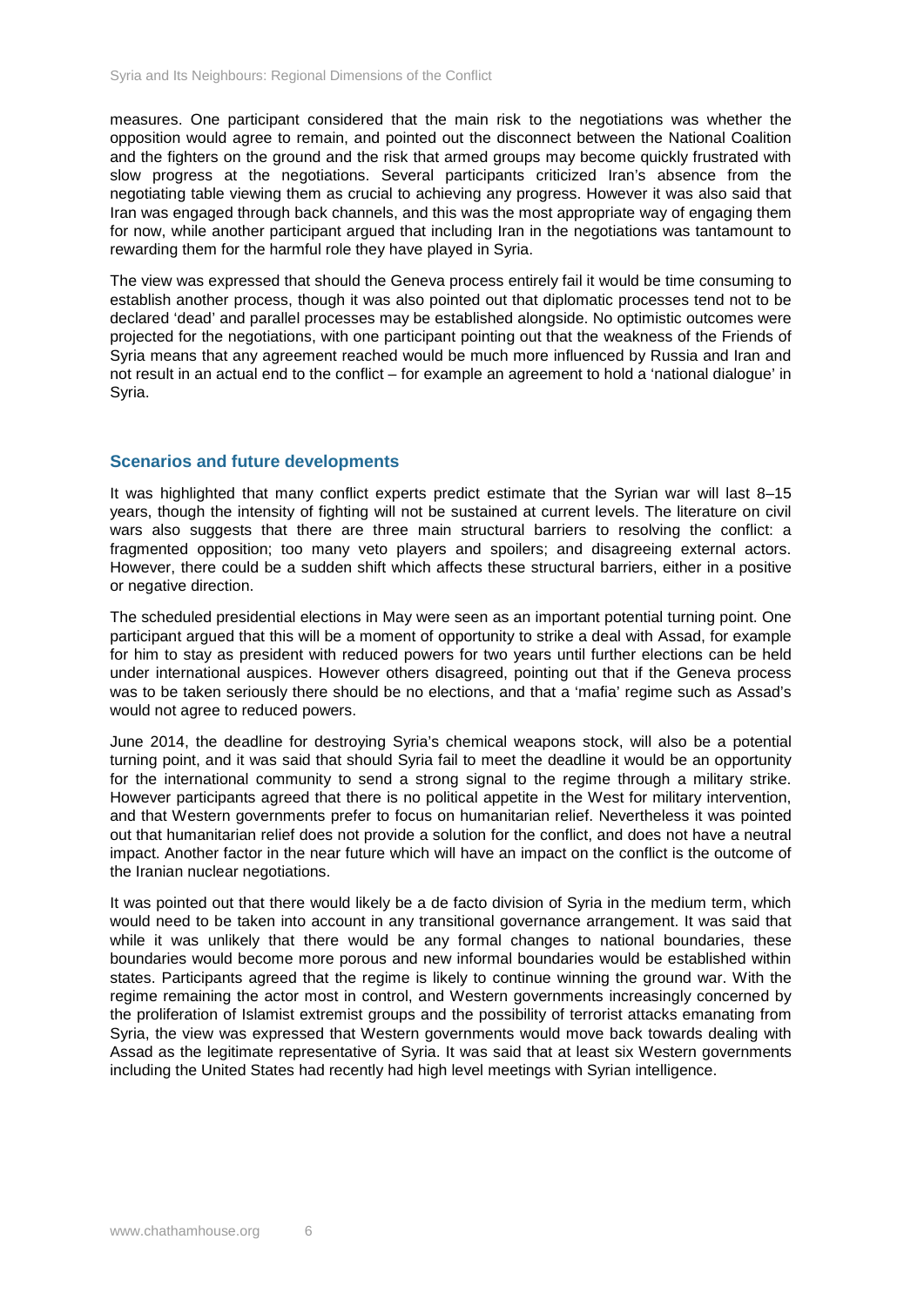# **SESSION 3: REFUGEES, EXILES AND CIVIL SOCIETY**

The third session focused on the situation of Syria's 2.5 million refugees and the potential of its large diaspora. Participants also discussed prospects for reconstruction and the role that local civil society is playing in Syria.

## **Refugees**

Participants agreed that the biggest challenges for refugees will be the need to work, and access to education. It was also highlighted that Syria's refugees have long-term geopolitical implications, especially in light of the crisis of UN Relief and Works Agency for Palestine Refugees in the Near East (UNWRA) and the reduced opportunities for seeking asylum in the West. One participant asked whether these questions should be addressed in the Geneva negotiations.

Syrian refugees are having the greatest impact on Lebanon, where they now constitute around a quarter of the country's population. Several particularly troubling aspects were pointed out, such as the possibility that poor Syrians who are struggling to make a living could be easily recruited into Lebanon's militias as 'guns for hire'. It was highlighted that on a recent trip to Lebanon, a participant had seen the tensions caused by the UN High Commissioner for Refugees' targeting of aid which means many who continue to be in need have been cut off from support. However, it was also noted that there is an effective network of NGOs and local municipalities which is working to coordinate aid to refugees and host communities.

In Turkey and Jordan, education also remains a particular issue, with one participant stating that only 10 per cent of the two-thirds of Syrian refugee children who are living in urban areas (outside camps) in Turkey are being educated. It was also pointed out that in Jordan, though education was available to all refugees, not all families would agree to enrol their children. Another particular problem which was highlighted in Turkey was the number of children born to refugees are unregistered (estimated at 6,000) and risk being stateless in future. One participant noted that on a recent trip to Turkey, there was less support for Islamists than he expected among the refugees.

#### **Diaspora and reconstruction**

Participants discussed the situation of the wider diaspora, which is estimated to constitute around 18 million Syrians. It was said that they are not as politically divided as is generally perceived, and that diaspora Syrians tend to be less sectarian than those inside the country. Although there is a constituency which supports the Muslim Brotherhood, most diaspora Syrians would prefer to be engaged in humanitarian activities. Meanwhile, it was noted that there continues to be much criticism by Syrians on the ground of the exiled opposition which makes up the National Coalition; however it was also highlighted that it is not surprising that the opposition is divided given the circumstances in which it arose.

Participants agreed that refugees and the diaspora should be seen as potential resources, and that it was important to work on mapping them and their initiatives, unifying them and combating the influence of Islamist extremists. It was noted that during the Lebanese civil war, a UNDP database of Lebanese professionals in the diaspora was established, which was effective for mobilizing their skills in support of various initiatives. A recent textile fair in Beirut for Syrian companies which was reported to have done \$70 million in business was also pointed to, and it will be important to support such businesses to move back into Syria after the war. Diaspora Syrians had already been investing in Syria since the 1980s, and a fund could be set up to channel investment after the conflict ends.

Participants discussed a number of other issues around reconstruction. It was pointed out that the costs will be huge, currently estimated at around \$100 billion, with one third of the housing stock destroyed and 20–25 per cent of classrooms. There will likely be many difficulties for refugees returning, with people not wanting to or able to return to mixed communities. It was noted that it took two million Bosnians 12 years to return to Bosnia. On reconstruction there are also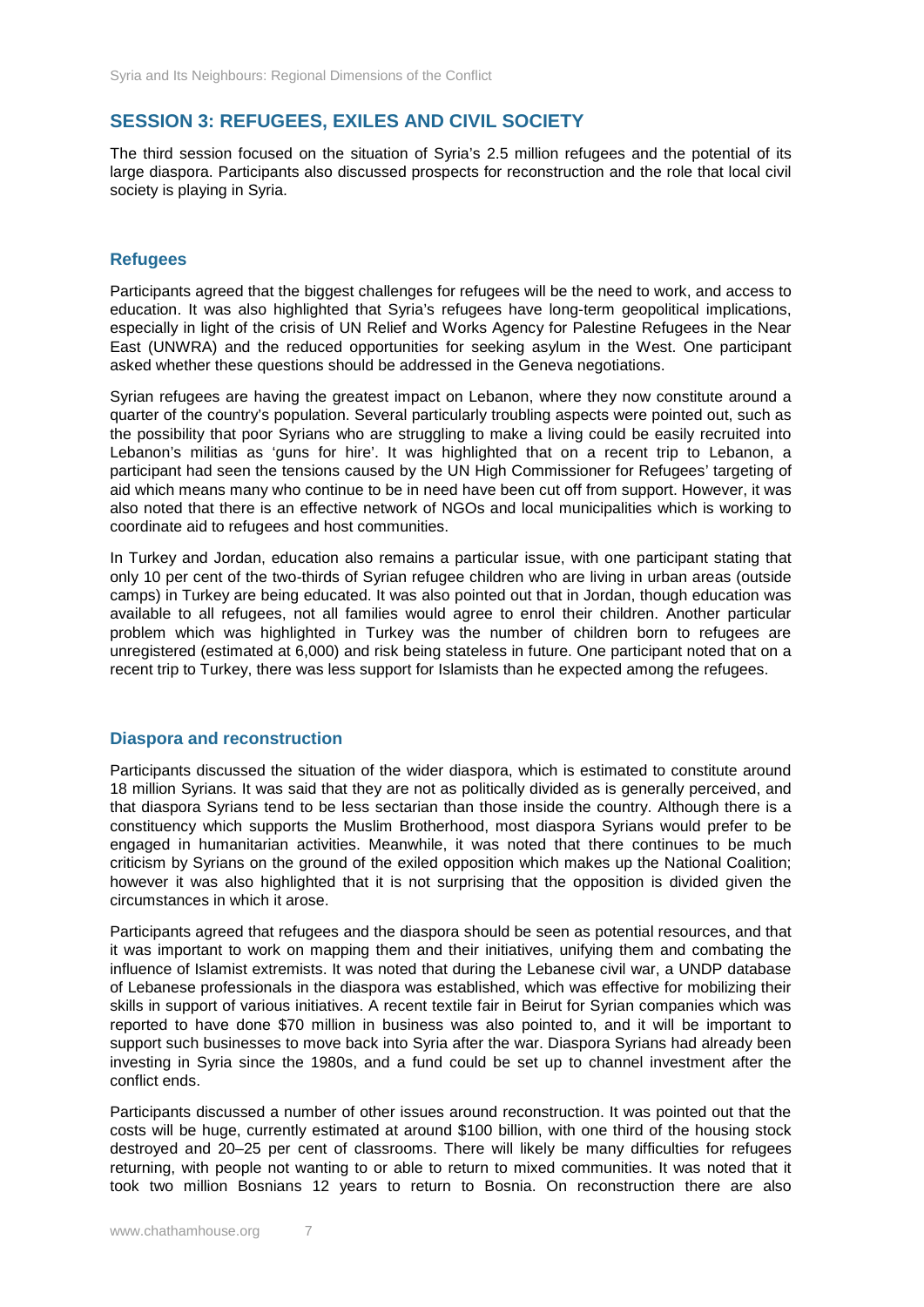uncertainties around who will affect the nature of reconstruction and the impact of sponsors on the shaping of institutions; on ideological questions (will all groups share the same idea of the free market?); and on whether reconstruction money will be channelled through the Assad regime, if he continues to stay in power.

#### **Civil society and humanitarian aid**

Several participants highlighted the important role that local civil society groups are playing on the ground in distributing humanitarian aid and negotiating local ceasefires. There is still very little national civil society because of the current context and the regime's actions to keep the country divided, but one participant expressed the view that such groups could evolve and eventually supplant political parties.

Several participants emphasized the need to channel more support to these groups, with one participant pointing out that hesitation on the part of Western donors to supporting local councils has meant Islamist groups have benefited much more from external support from religious backers. However it was also noted that Western funding can harm groups' local legitimacy. Donors also continue to face problems in supporting local groups, as many feel it is difficult to minimize associated risks and track accountability, and there are obstacles to cross-border aid due to the security situation. However other donors are willing to take more risks, and one initiative mentioned involved distribution of small grants to groups who can demonstrate consultation with their beneficiaries.

It was emphasized that there were also two different types of aid to local civil society groups: humanitarian aid, and political aid designed to support local governance structures and support future transition. There are problems with both types of aid. For example, it was said that donors could not avoid supporting armed groups as all groups are armed or connected to armed groups. Thus it was argued that donors should decide who to support based on the groups' ideology. It was also emphasized that the greatest need was in opposition areas. Several concerns were raised about the politicization of humanitarian aid, with the same group of donors meeting one day regarding their political strategies and the next regarding humanitarian coordination.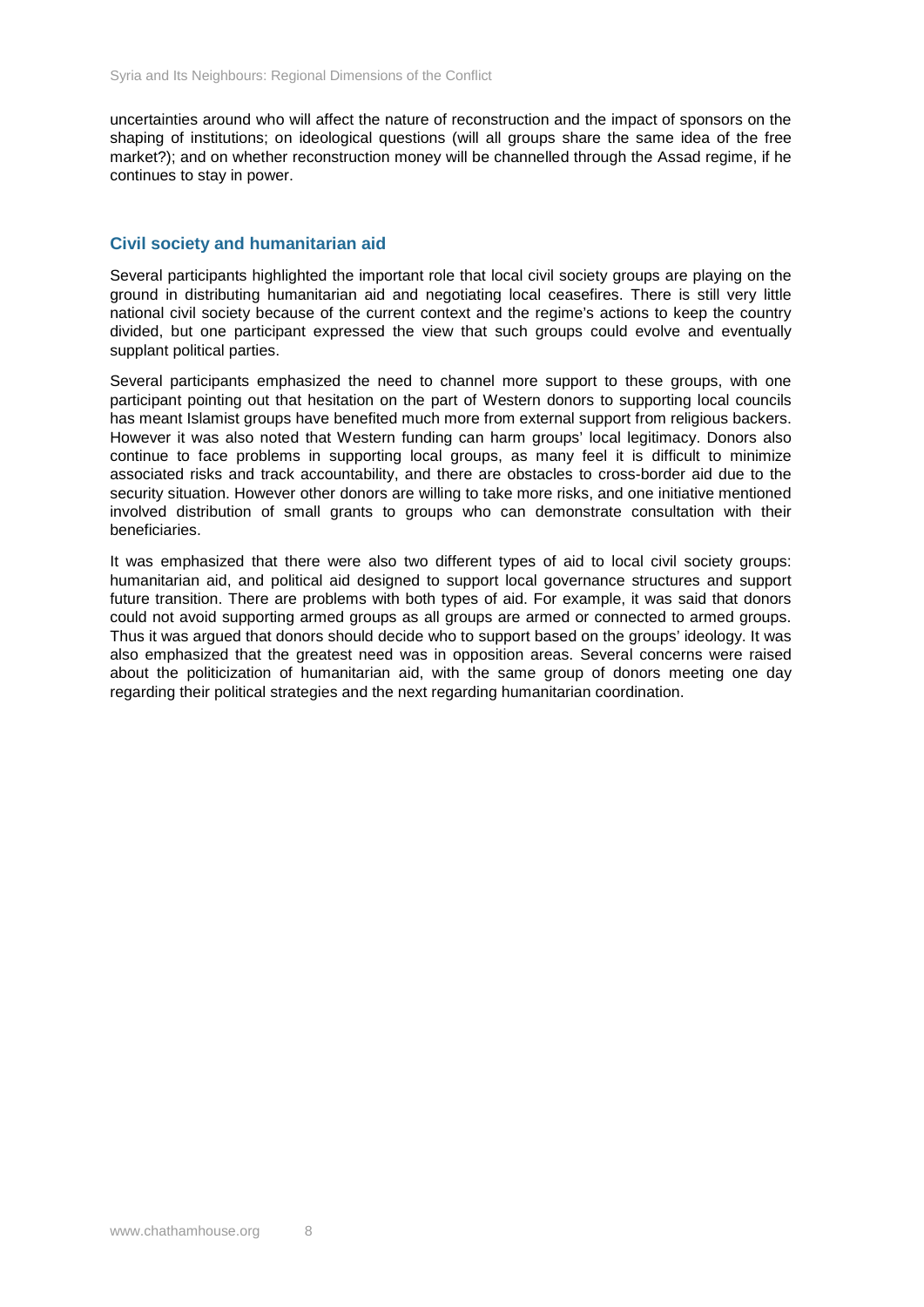# **SESSION 4: A COORDINATED RESPONSE**

The final session addressed problems in international diplomatic and humanitarian coordination, and where the international community's priorities should lie.

Participants discussed the need for a clear structure and mechanism for coordination between regional actors, and the role that a regional body could play in mediating between Saudi Arabia and Iran. The deposed Egyptian president Mohammed Morsi established the 'quartet' initiative, but since the end of his presidency there has been no alternative mechanism.

One participant proposed that there should be enough shared interests between the various external actors in Syria to find some common ground. It was argued that the West's interests are to prevent state collapse, jihadist takeover and Syria's transformation into a terrorist incubator, and to achieve regime change. The participant viewed Russia and Iran's key interests as broadly the same, except that they would only accept regime change through elections, while the Gulf countries' only priority is to achieve regime change.

However, other participants saw the situation as more complex, noting that different states have influence in different parts of Syria, while there is also rivalry between Saudi Arabia and Qatar. It was also said that the lack of a coordinated opposition undermines international coordination.

## **Priorities**

It was agreed that priorities for the international community in the humanitarian response should include more humanitarian aid inside Syria, assisting communities hosting Syrian refugees and focusing in particular on vocational training and livelihoods for refugee youth. Participants also discussed the move from a humanitarian response to the refugee crisis to a development response, with several participants emphasizing the need to invest in infrastructure in host countries. However it was also raised that there are a number of obstacles to improving the longterm response to the refugee crisis. For example, it was said that there are political obstacles to allowing refugees to work or even receive vocational training, due to pressure from domestic publics in the host countries. Meanwhile, humanitarian funding will plateau and decrease as competing humanitarian crises arise. Investing in infrastructure is also difficult where governments are perceived as too corrupt to manage funds effectively, such as in Lebanon*.*